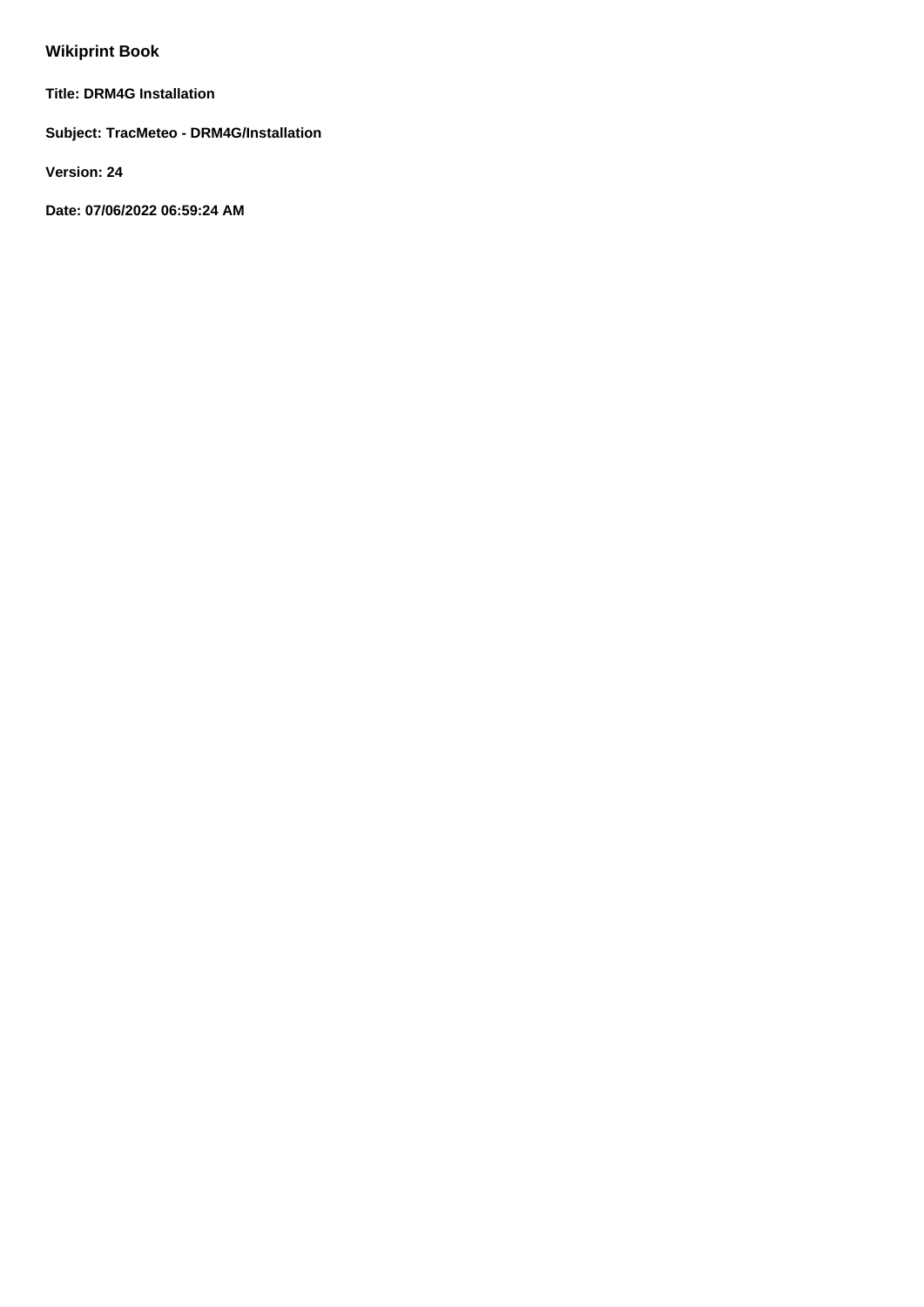## **Table of Contents**

## **DRM4G Installation 3**

| pip                         |  |
|-----------------------------|--|
| Install in custom directory |  |
| Without pip                 |  |
| Install in custom directory |  |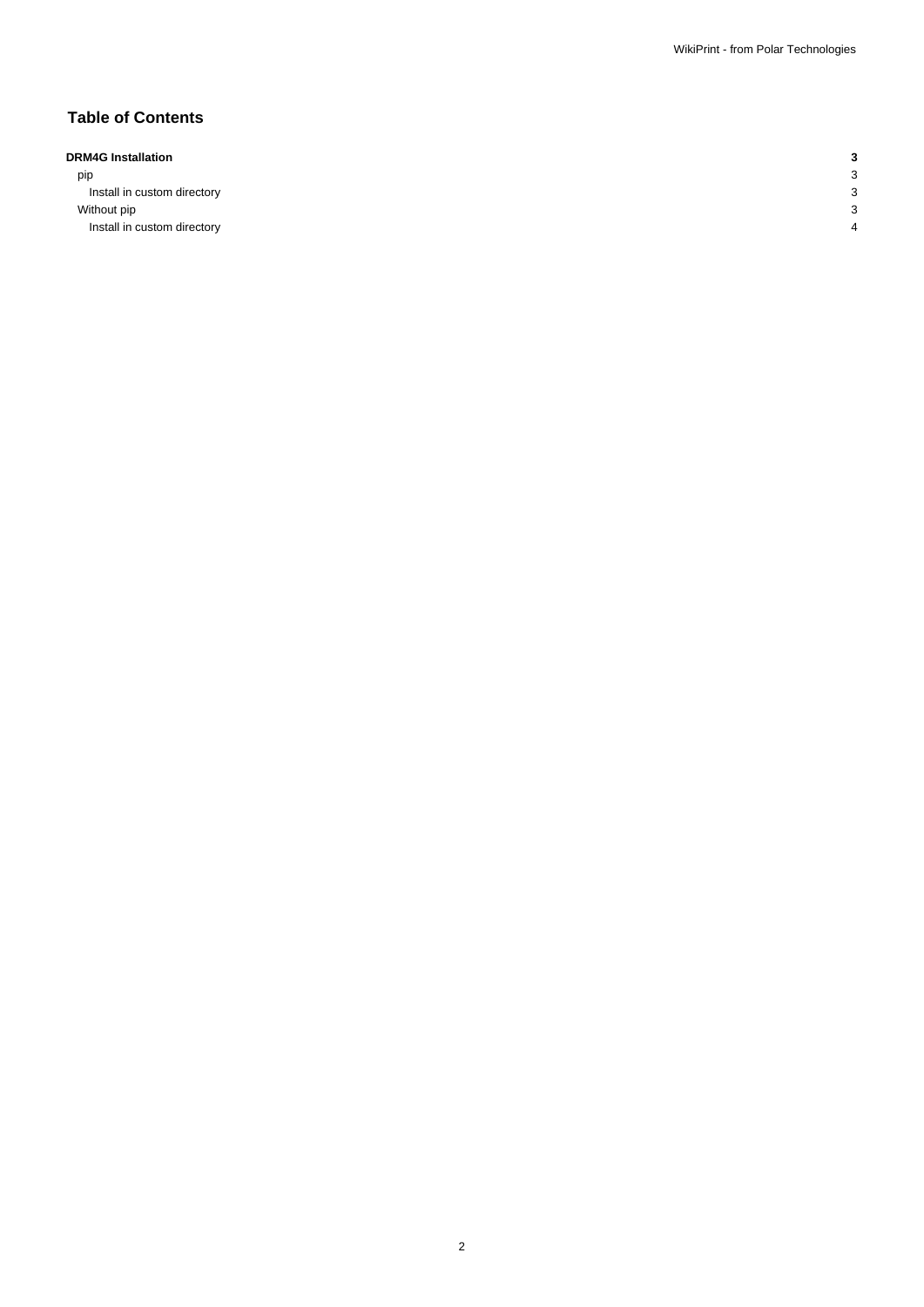## **DRM4G Installation**

There are several ways in which you can install DRM4G.

#### **pip**

The easiest way would be to install it using the command pip install drm4g. To check if you have this tool installed just open a terminal and execute which pip. If you have it installed you'll see something like this:

\$ which pip /usr/bin/pip

In the case you don't have it, follow the instructions shown in their [?documentation page](https://pip.pypa.io/en/stable/installing/).

- **With root authorization**: You can go ahead and run sudo pip install drm4g
- **In a [?virtual environment](https://virtualenv.pypa.io/en/stable/|)**: Just run pip install drm4g
- Without root authorization: Run pip install drm4g --user

#### **Install in custom directory**

Sometimes you will want to specify a certain directory in which to install DRM4G. To do that you'll have to bear in mind a couple of details.

The installation command would have to be:

\$ pip install drm4g --install-option**=**"--prefix=/your/path" -v

or

```
$ pip install drm4g --install-option="--home=/your/path" -v
```
This will install your binary files and libraries under the specified path, but DRM4G will still not be able to run.

- You want your system to be aware of where the DRM4G package is, so that python may be able to import it. You'll have to define the environment variable **\$PYTHONPATH**, which will have to point to the library folder under the path you chose. At the end of the installation, you'll se a message that will inform you on how to do that.
- The next step is to have it know that DRM4G has been installed. You'll have to make sure that the directory you choose is added in your environment variable **\$PATH** or you could have it added to your **sys.path**. The folder we are interested in is the "bin" folder inside your directory.

During the installation, you will be prompted with a question about modifying your **.profile** or **.bashrc** file. If you accept, you will only have to define these two environment variables the first time.

• Alternatively you can access the file yourself, which is under the home directory, and make the necessary changes.

Finally, if you wish to define where your configuration and log files will be created, before starting DRM4G with drm4g start you should set the environment variable \$DRM4G\_DIR with whichever directory you wish.

#### **Without pip**

First and foremost you would have to make sure you have installed the necessary requirements. Those are **PyCrypto**, **Paramiko** and **docopt**.

```
sudo apt-get update
sudo apt-get install python-crypto
sudo apt-get install python-paramiko
sudo apt-get install python-docopt
```
Once that has been taken care of, you can download the source code from [?here.](https://pypi.python.org/packages/33/67/99226fee402a4725fffefdd8d5102f4520175e60b349f53f734cd6836c2a/drm4g-2.5.0b1.tar.gz#md5=3bbbe1041212696ec0f951a3ec7f56f3)

After you extract the package, in a terminal, head into the folder and run:

```
• With root authorization: sudo python setup.py install
```